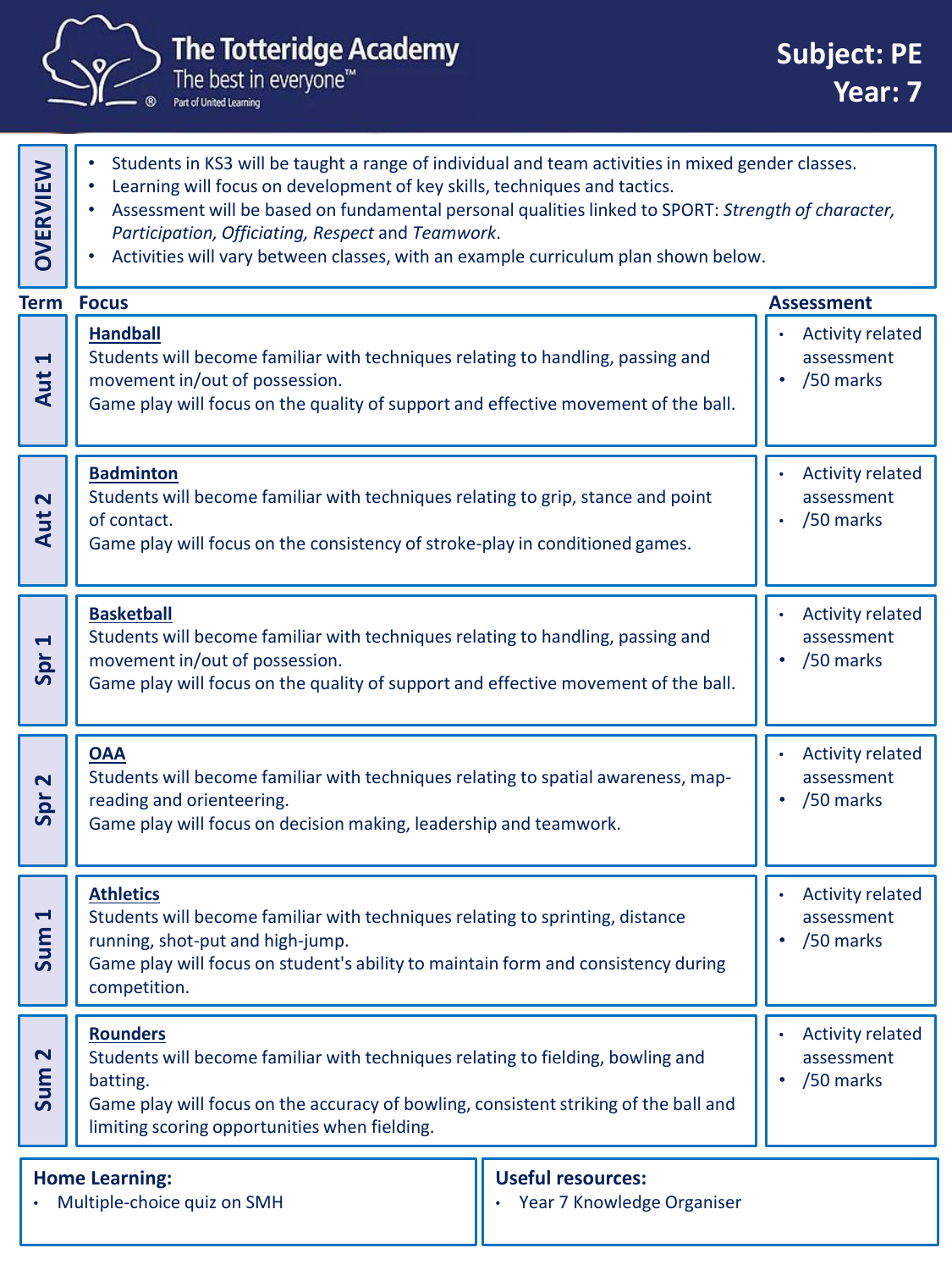

|                                                     | The best in everyone $\mathbb {^{\mathsf{m}}}$<br>Part of United Learning                                                                                                                                                                                                                                                                                                                                                       | <b>Year: 8</b>                                     |
|-----------------------------------------------------|---------------------------------------------------------------------------------------------------------------------------------------------------------------------------------------------------------------------------------------------------------------------------------------------------------------------------------------------------------------------------------------------------------------------------------|----------------------------------------------------|
| <b>OVERVIEW</b>                                     | Students in KS3 will be taught a range of individual and team activities in mixed gender classes.<br>Learning will focus on development of key skills, techniques and tactics.<br>Assessment will be based on fundamental personal qualities linked to SPORT: Strength of<br>character, Participation, Officiating, Respect and Teamwork.<br>Activities will vary between classes, with an example curriculum plan shown below. |                                                    |
| <b>Term</b>                                         | <b>Focus</b>                                                                                                                                                                                                                                                                                                                                                                                                                    | <b>Assessment</b>                                  |
| $\blacktriangleright$<br>Aut                        | <b>Football</b><br>Students will become familiar with techniques relating to receiving the ball,<br>passing, dribbling and movement in/out of possession.<br>Game play will focus on the quality of support and effective movement of the ball.                                                                                                                                                                                 | <b>Activity related</b><br>assessment<br>/50 marks |
| $\overline{\mathbf{C}}$<br>Aut                      | <b>Table Tennis</b><br>Students will become familiar with techniques relating to grip, stance and point<br>of contact.<br>Game play will focus on the consistency of stroke-play in conditioned games.                                                                                                                                                                                                                          | <b>Activity related</b><br>assessment<br>/50 marks |
| $\blacktriangleright$<br>$\overline{q}$<br>$\Omega$ | <b>Netball</b><br>Students will become familiar with techniques relating to handling, passing and<br>movement in/out of possession.<br>Game play will focus on the quality of support and effective movement of the ball.                                                                                                                                                                                                       | <b>Activity related</b><br>assessment<br>/50 marks |
|                                                     | <b>Trampolining</b>                                                                                                                                                                                                                                                                                                                                                                                                             | Activity related                                   |

| $\mathbf{\Omega}$<br>Spr  | . <b>.</b><br>Students will become familiar with techniques relating to basic shapes, controlled<br>landing and twists.<br>Game play will focus on creating fluent and controlled routines linking a range of<br>moves together. | assessment<br>/50 marks                            |
|---------------------------|----------------------------------------------------------------------------------------------------------------------------------------------------------------------------------------------------------------------------------|----------------------------------------------------|
| $\blacktriangleleft$<br>٤ | <b>Athletics</b><br>Students will become familiar with techniques relating to sprinting, distance<br>running, shot-put and high-jump.                                                                                            | <b>Activity related</b><br>assessment<br>/50 marks |

Game play will focus on student's ability to maintain form and consistency during competition. <u>ທ</u>້ **Cricket** Students will become familiar with techniques relating to fielding, bowling and batting. Game play will focus on the accuracy of bowling, consistent striking of the ball and limiting scoring opportunities when fielding. • Activity related assessment • /50 marks **Sum 2**

**Home Learning:**

• Multiple-choice quiz on SMH

## **Useful resources:**

• Year 8 Knowledge Organiser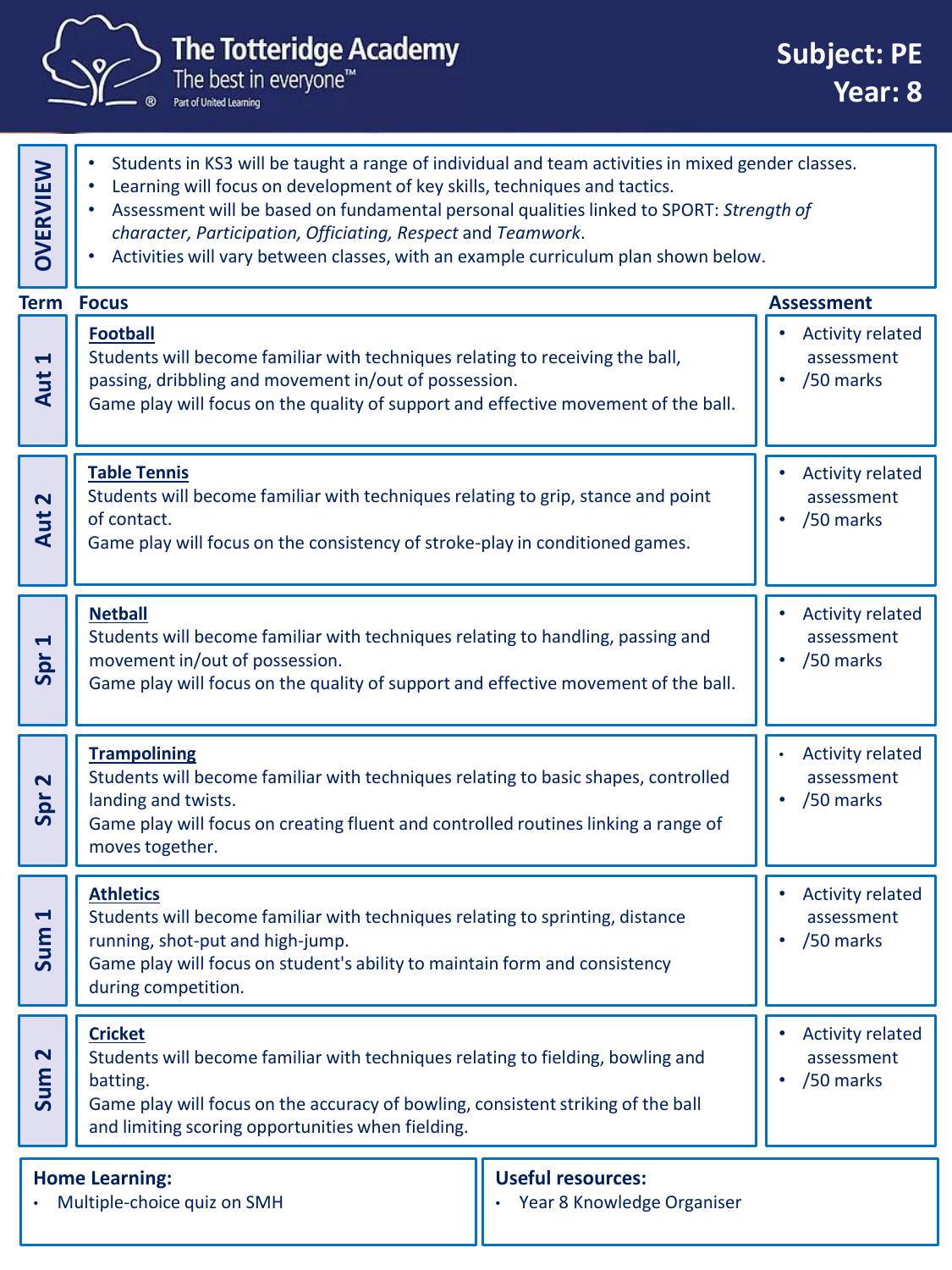

**OVERVIEW**

Part of United Learning

- Students in KS3 will be taught a range of individual and team activities in mixed gender classes.
	- Learning will focus on development of key skills, techniques and tactics.
	- Assessment will be based on fundamental personal qualities linked to SPORT: *Strength of character, Participation, Officiating, Respect* and *Teamwork*.
	- Activities will vary between classes, with an example curriculum plan shown below.

|                                                                                                                | <b>Term Focus</b>                                                                                                                                                                                                                                                                                                                                    |                                                    | <b>Assessment</b>                                  |
|----------------------------------------------------------------------------------------------------------------|------------------------------------------------------------------------------------------------------------------------------------------------------------------------------------------------------------------------------------------------------------------------------------------------------------------------------------------------------|----------------------------------------------------|----------------------------------------------------|
| 1<br><b>Aut</b>                                                                                                | <b>Rugby</b><br>Students will become familiar with techniques relating to receiving the ball, passing<br>and movement in/out of possession.<br>Game play will focus on the quality of support and effective movement of the ball.                                                                                                                    |                                                    | <b>Activity related</b><br>assessment<br>/50 marks |
| $\overline{\mathbf{N}}$<br>Aut                                                                                 | <b>Hockey</b><br>Students will become familiar with techniques relating to receiving the ball,<br>passing, dribbling and movement in/out of possession.<br>Game play will focus on the quality of support and effective movement of the ball.                                                                                                        | <b>Activity related</b><br>assessment<br>/50 marks |                                                    |
| 1<br>Spr                                                                                                       | <b>Volleyball</b><br>Students will become familiar with techniques relating to passing, footwork and<br>teamwork.<br>Game play will focus on the quality and consistency of defensive and attacking<br>play.                                                                                                                                         | <b>Activity related</b><br>assessment<br>/50 marks |                                                    |
| $\overline{\mathbf{N}}$<br>Spr                                                                                 | <b>Health and Fitness</b><br>Students will become familiar with techniques relating to specific training methods<br>linked to improving muscular endurance, flexibility, power and aerobic capacity.<br>Game play will focus on maintaining form and effort when challenge is increased<br>(i.e., through changes to frequency, intensity and time). |                                                    | <b>Activity related</b><br>assessment<br>/50 marks |
| $\blacktriangleleft$<br>Sum                                                                                    | <b>Athletics</b><br>Students will become familiar with techniques relating to sprinting, distance<br>running, shot-put and high-jump.<br>Game play will focus on student's ability to maintain form and consistency<br>during competition.                                                                                                           |                                                    | <b>Activity related</b><br>assessment<br>/50 marks |
| $\overline{\mathbf{N}}$<br>Sum                                                                                 | <b>Stoolball</b><br>Students will become familiar with techniques relating to fielding, bowling and<br>batting.<br>Game play will focus on the accuracy of bowling, consistent striking of the<br>ball and limiting scoring opportunities when fielding.                                                                                             |                                                    | <b>Activity related</b><br>assessment<br>/50 marks |
| <b>Useful resources:</b><br><b>Home Learning:</b><br>Year 9 Knowledge Organiser<br>Multiple-choice quiz on SMH |                                                                                                                                                                                                                                                                                                                                                      |                                                    |                                                    |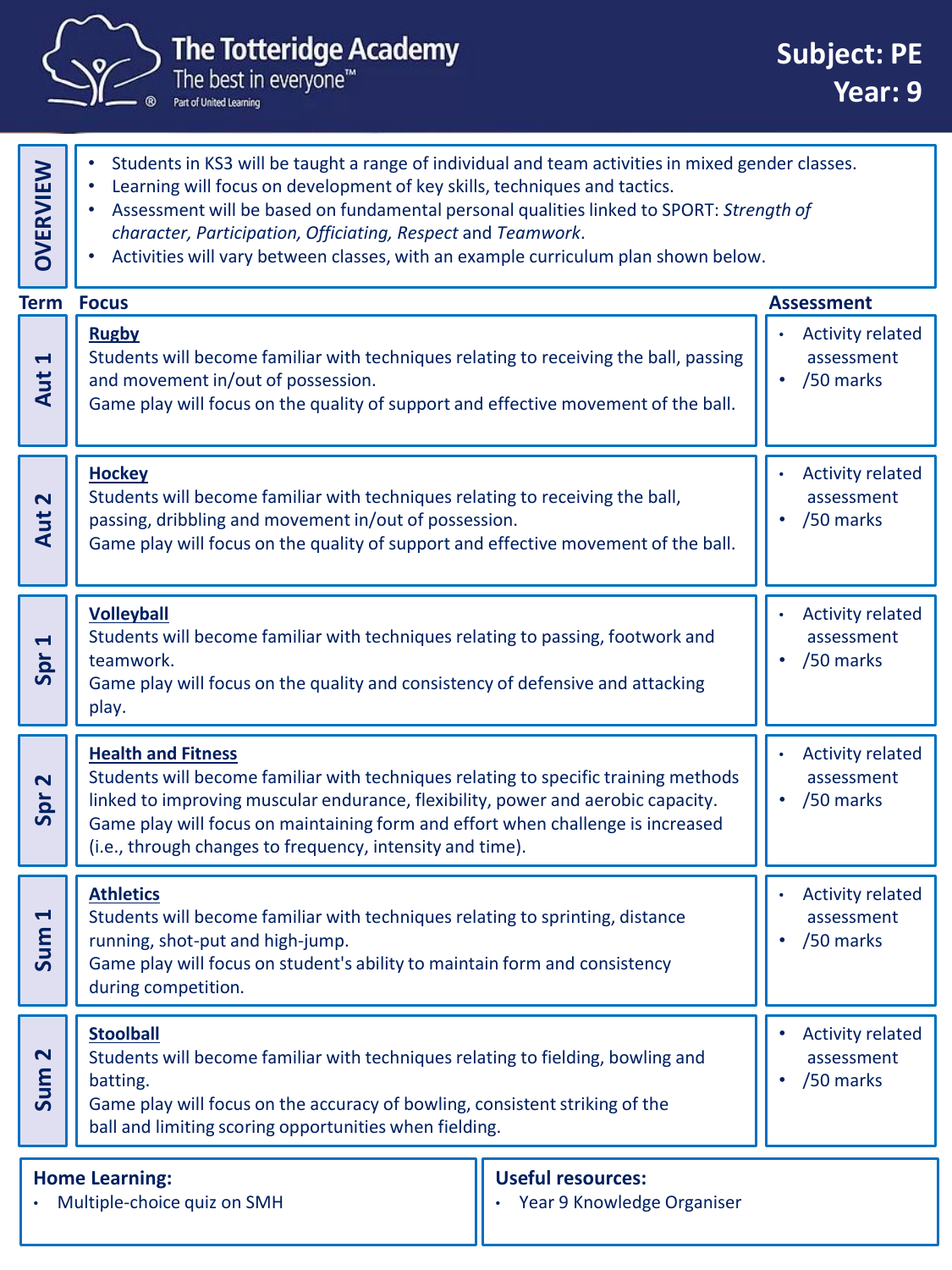

| <b>OVERVIEW</b>                                   | The GCSE PE course follows the AQA specification. Assessment is split between theory (60%) and practical<br>(40%). Two formal written exams are completed in Year 11, although students will complete mock exams<br>every half-term throughout the course.<br>Students can be assessed in a wide range of practical activities, including those in which they<br>train/perform outside of school. |                             |                             |  |
|---------------------------------------------------|---------------------------------------------------------------------------------------------------------------------------------------------------------------------------------------------------------------------------------------------------------------------------------------------------------------------------------------------------------------------------------------------------|-----------------------------|-----------------------------|--|
| <b>Term</b>                                       | <b>Focus</b>                                                                                                                                                                                                                                                                                                                                                                                      |                             | <b>Assessment</b>           |  |
| $\blacktriangleleft$<br>Aut                       | The structure and functions of the musculoskeletal system<br>The structure and functions of the cardio-respiratory system<br>Anaerobic and aerobic exercise                                                                                                                                                                                                                                       |                             | Paper 1/40<br>Practical /25 |  |
| Aut 2                                             | The short and long term effects of exercise<br>Lever systems, examples of their use in activity and the mechanical advantage<br>they provide in movement<br>Planes and axes of movement                                                                                                                                                                                                           | Paper 1/78<br>Practical /25 |                             |  |
| $\blacktriangleleft$<br>Spr                       | The relationship between health and fitness and the role that exercise plays in<br>both<br>The components of fitness, benefits for sport and how fitness is measured and<br>improved                                                                                                                                                                                                              |                             | Paper 1/78<br>Practical /25 |  |
| $\overline{\mathbf{r}}$<br>Spr                    | The principles of training and their application to personal exercise/training<br>programmes<br>How to optimise training and prevent injury<br>Effective use of warm up and cool down                                                                                                                                                                                                             |                             | Paper 1/78<br>Practical /25 |  |
| Ч<br>E<br><u>G</u>                                | Self-analysis and evaluation<br>Development of exam technique for Level Marked Questions                                                                                                                                                                                                                                                                                                          |                             | Paper 1/78<br>Practical /25 |  |
| $\mathbf{\Omega}$<br>Sum                          | Demonstrate an understanding of how data are collected - both qualitative and<br>quantitative<br>Present data (including tables and graphs<br>Analyse and evaluate data                                                                                                                                                                                                                           |                             | Paper 1/78<br>Practical /25 |  |
| <b>Useful resources:</b><br><b>Home Learning:</b> |                                                                                                                                                                                                                                                                                                                                                                                                   |                             |                             |  |

- Multiple-choice quiz on SMH
- 
- Year 10 Knowledge Organiser

**Examination questions**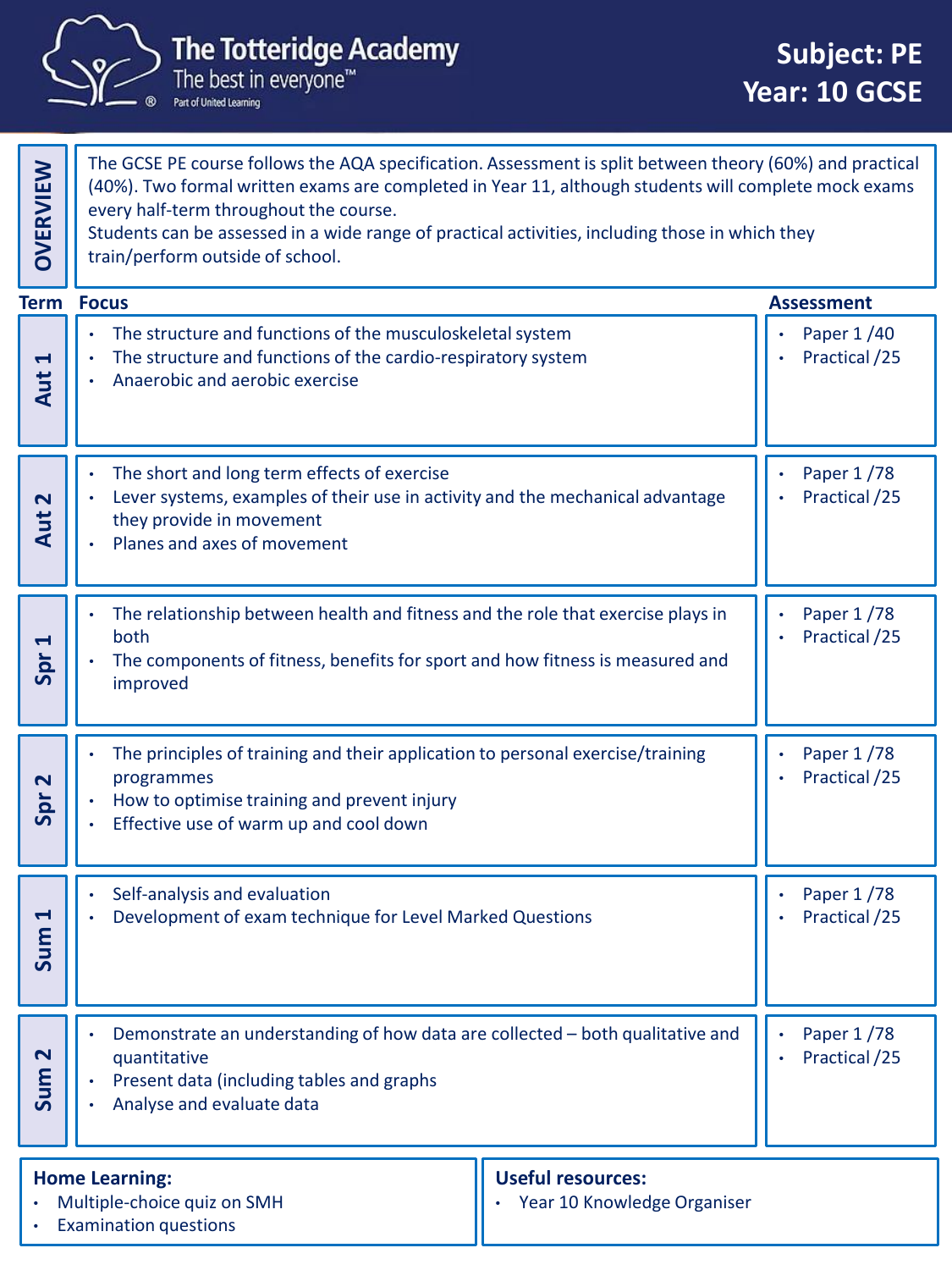

| <b>OVERVIEW</b>             | The GCSE PE course follows the AQA specification. Assessment is split between theory (60%) and practical<br>(40%). Two formal written exams are completed in Year 11, although students will complete mock exams<br>every half-term throughout the course.<br>Students can be assessed in a wide range of practical activities, including those in which they<br>train/perform outside of school. |  |                                             |
|-----------------------------|---------------------------------------------------------------------------------------------------------------------------------------------------------------------------------------------------------------------------------------------------------------------------------------------------------------------------------------------------------------------------------------------------|--|---------------------------------------------|
| Term                        | <b>Focus</b>                                                                                                                                                                                                                                                                                                                                                                                      |  | <b>Assessment</b>                           |
| $\blacktriangleleft$<br>Aut | Classification of skills (basic/complex, open/closed)<br>The use of goal setting and SMART targets to improve and/or optimise<br>performance<br><b>Basic information processing</b>                                                                                                                                                                                                               |  | Paper 1/78<br>Paper 2 /78<br>Practical /25  |
| 2<br>Aut                    | Guidance and feedback on performance<br>Mental preparation for performance<br>Engagement patterns of different social groups in physical activity and sport<br>Commercialisation of physical activity and sport                                                                                                                                                                                   |  | Paper 1/78<br>Paper 2 / 78<br>Practical /25 |
| Spr <sub>1</sub>            | Ethical and socio-cultural issues in physical activity and sport<br>Physical, emotional and social health, fitness and wellbeing<br>The consequences of a sedentary lifestyle<br>Energy use, diet, nutrition and hydration                                                                                                                                                                        |  | Paper 1/78<br>Paper 2 /78<br>Practical /25  |
| 2<br>Spr                    | <b>Examination preparation</b>                                                                                                                                                                                                                                                                                                                                                                    |  | Paper 1/78<br>Paper 2 /78                   |
| Н<br>Sum                    | <b>Formal Summer examinations</b>                                                                                                                                                                                                                                                                                                                                                                 |  | Paper 1/78<br>Paper 2 /78<br>Practical /100 |
| $\mathbf{\Omega}$<br>Sum    | Course completed                                                                                                                                                                                                                                                                                                                                                                                  |  |                                             |
|                             | <b>Useful resources:</b><br><b>Home Learning:</b><br>Multiple-choice quiz on SMH<br>Year 11 Knowledge Organiser<br><b>Examination questions</b>                                                                                                                                                                                                                                                   |  |                                             |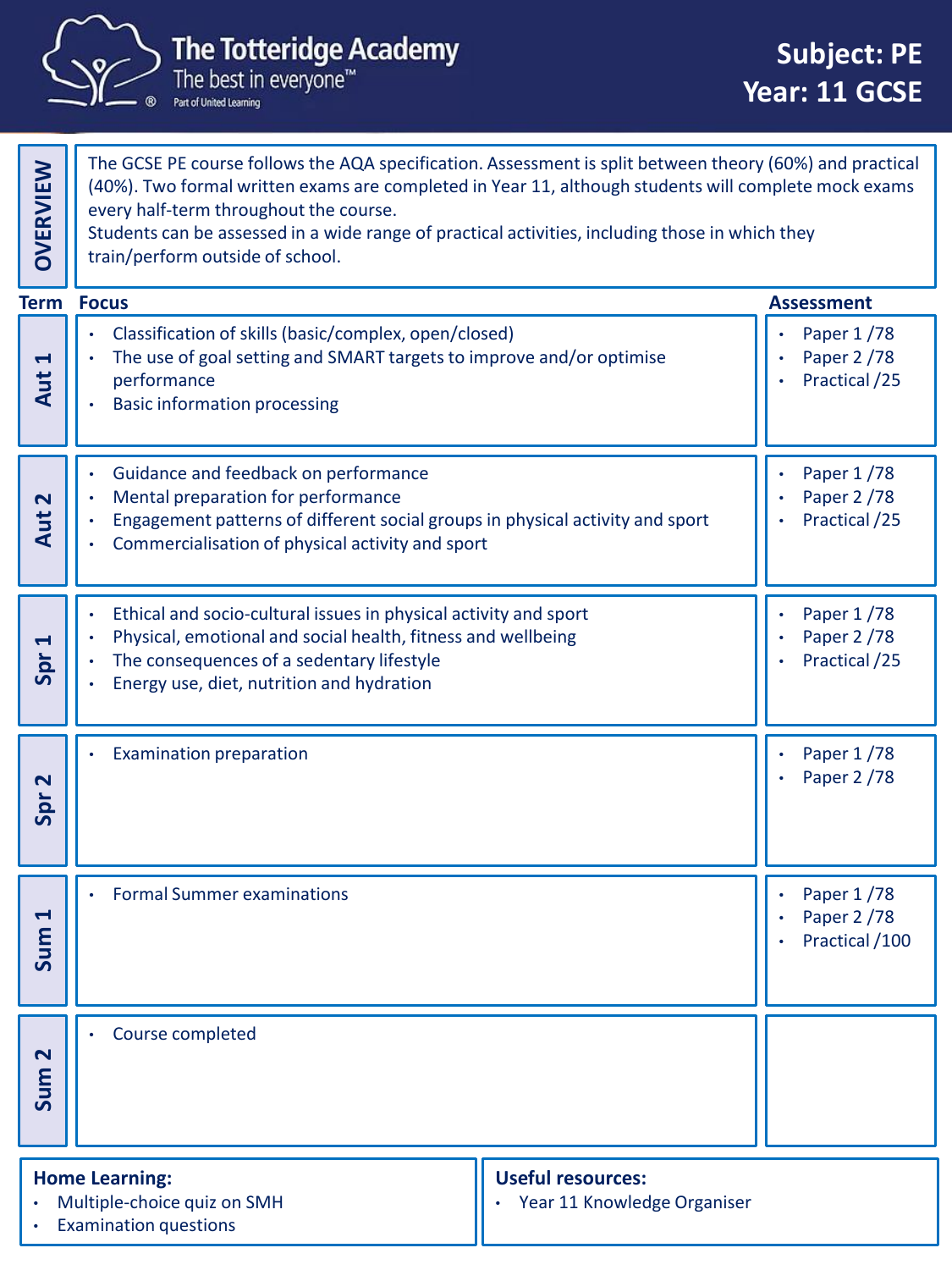

The Totteridge Academy<br>The best in everyone™<br>Par of United Learning

| <b>OVERVIEW</b>                                                                                                             | The A level PE course follows the AQA specification. Assessment is split between theory (70%) and<br>practical (30%). Two formal written exams are completed in Year 13, although students will complete<br>mock exams every half-term throughout the course.<br>Students will focus on either personal performance or coaching for their practical assessment, with<br>recorded evidence and a written analysis contributing towards the overall outcome. |  |                               |  |
|-----------------------------------------------------------------------------------------------------------------------------|------------------------------------------------------------------------------------------------------------------------------------------------------------------------------------------------------------------------------------------------------------------------------------------------------------------------------------------------------------------------------------------------------------------------------------------------------------|--|-------------------------------|--|
| <b>Term</b>                                                                                                                 | <b>Focus</b>                                                                                                                                                                                                                                                                                                                                                                                                                                               |  | <b>Assessment</b>             |  |
| 1<br>Aut                                                                                                                    | Paper 1 Section A: The cardiovascular system<br>Paper 1 Section B: Skill classification<br>Paper 1 Section C: Sport and society 1780-1900                                                                                                                                                                                                                                                                                                                  |  | Paper 1/105                   |  |
| Aut 2                                                                                                                       | Paper 1 Section A: The respiratory and neuro muscular systems<br>Paper 1 Section B: Guidance and feedback<br>Paper 1 Section C: Sport and society 1950-present                                                                                                                                                                                                                                                                                             |  | Paper 1/105                   |  |
| 1<br>Spr                                                                                                                    | Paper 1 Section A: The musculoskeletal system<br>Paper 1 Section B: Information processing<br>Paper 1 Section C: Sociological theory applied to equal opportunities                                                                                                                                                                                                                                                                                        |  | Paper 1/105                   |  |
| 2<br>Spr                                                                                                                    | Paper 1 Section A: Energy systems<br>Paper 2 Section B: Personality and attitudes<br>Paper 2 Section C: Development of elite performers                                                                                                                                                                                                                                                                                                                    |  | Paper 1/105<br>Paper 2 /105   |  |
| $\blacktriangleleft$<br>ε<br>႕                                                                                              | Paper 2 Section A: Diet, nutrition and training<br>Paper 2 Section B: Arousal, anxiety and aggression<br>Paper 2 Section C: Ethics and violence in sport                                                                                                                                                                                                                                                                                                   |  | Paper 1/105<br>Paper 2 / 105  |  |
| $\overline{\mathbf{r}}$<br>Sum                                                                                              | Paper 2 Section A: Injury prevention and rehabilitation<br>Paper 2 Section B: Motivation and social facilitation<br>Paper 2 Section C: Drugs in sport                                                                                                                                                                                                                                                                                                      |  | Paper 1 / 105<br>Paper 2 /105 |  |
| <b>Useful resources:</b><br><b>Home Learning:</b><br><b>AQA A-Level PE textbook</b><br>Flip-learning videos and note taking |                                                                                                                                                                                                                                                                                                                                                                                                                                                            |  |                               |  |

• Examination questions